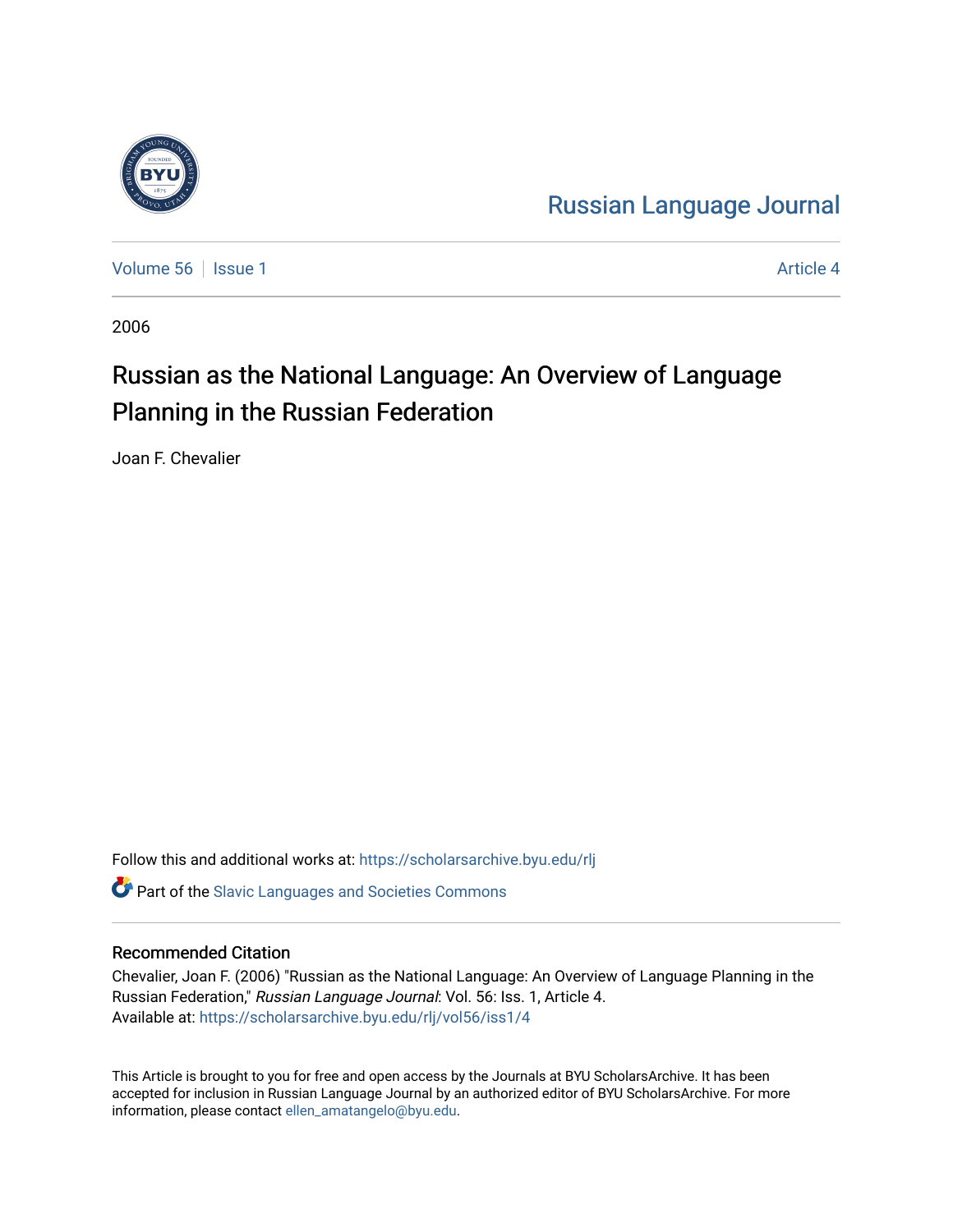# **Russian as the National Language: An Overview of Language Planning in the Russian Federation**

## *Joan F. Chevalier*

### **I. Introduction**

In June of 2005 the federal legislation *On the national language* was signed into law by Vladimir Putin.<sup>[1](#page-12-0)</sup> The bill, revised and renamed several times after its initial introduction in the Duma in 2001, proved to be highly controversial, stimulating lively public debate. The law merits discussion as the first major piece of federation legislation focused on language policy and language planning to appear in the Russian Federation in several years. The law addresses both language‐status planning, which concerns the status and function of the Russian language, and language corpus planning, which attempts to affect changes in language forms and structures. The motivation to reaffirm and redefine Russian's status as the national language through the measures adopted in this law, can best be understood when viewed in historical context, as part of the evolution of language policies since the Soviet revolution. Specifically, the roots of the impetus to grant the Russian language official status can be found in Soviet policies of the post-war period. Russification policies, which were adopted in the 1950s and continued through the 1970s, provoked a backlash during Perestroika. The union republics, followed by the former autonomous republics, granted titular languages<sup>[2](#page-12-1)</sup> legal status beginning in the late 1980s. On the national *language* was drafted both as a response to language‐status planning efforts in the republics and as a reaction to the changes that have taken place in the Russian language since the dissolution of the USSR.

#### **II. A Brief History of Language Policy in the USSR and the Russian Federation**

The Russian language was not accorded official status during the Soviet period until the 1980s. In the early Soviet period, language policies supported minority languages and promoted mass literacy. Literacy was seen as a key tool for raising political awareness. Lenin rejected the notion that the Russian language should be granted special status, but rather stressed the equality of languages. The Bolsheviks supported a program for the development of minority languages, which included development of writing systems, publishing, and making instruction available in the mother tongue. These measures were part of a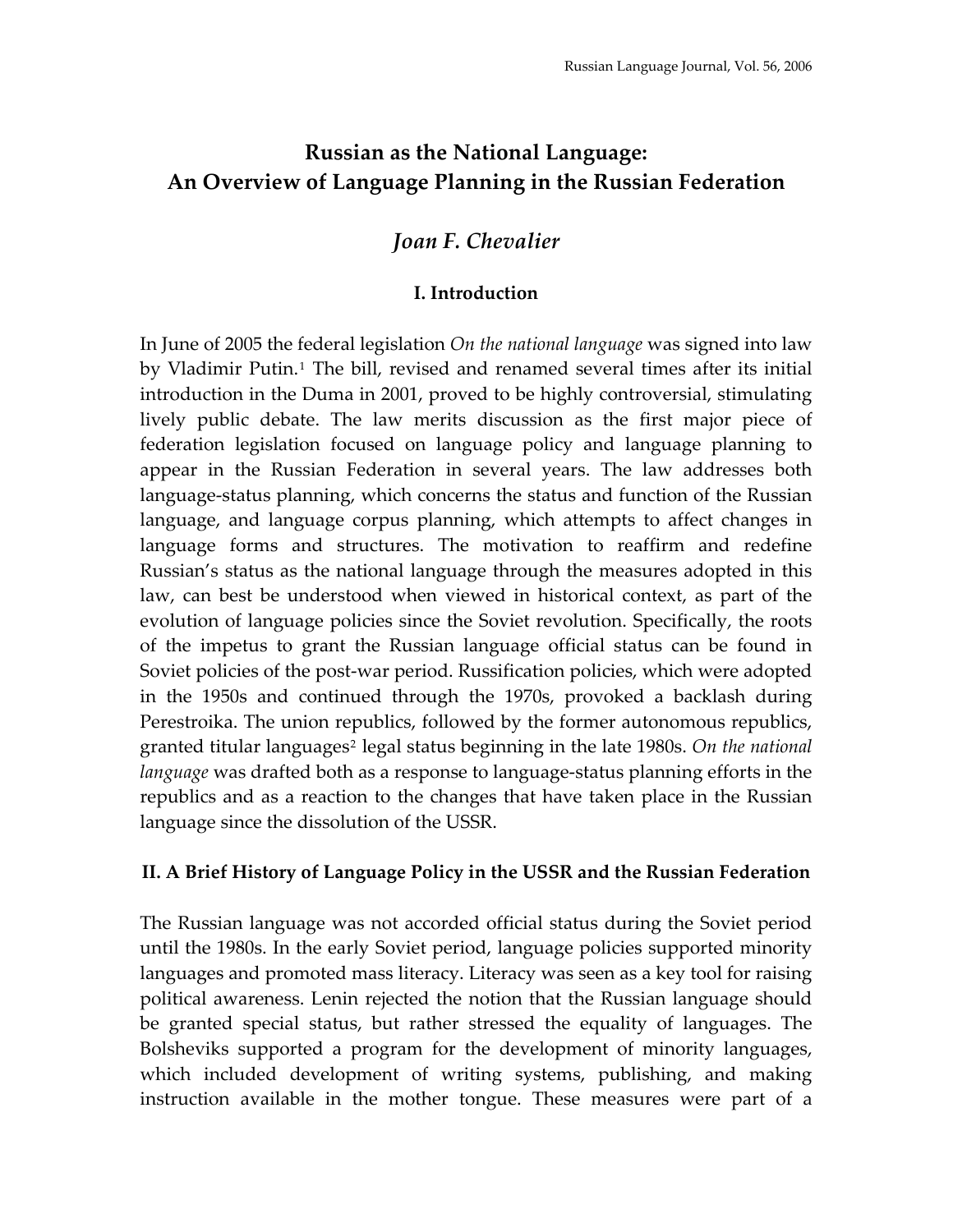nationalities policy known as *korenizatsiia*, or "nativization," promising equal rights for all non‐Russian peoples, guaranteeing rights to minority language use as well as economic and administrative support of these languages in the publishing, education, and cultural sectors.<sup>[3](#page-12-1)</sup> Stalin continued Lenin's policies of language corpus planning for non‐Russian languages under the slogan "national in form, socialist in content."[4](#page-12-1) Article 121 of the 1936 Soviet Constitution guaranteed the right of all citizens to instruction in their mother tongue. Beginning in the late 1930s policies were adopted that gradually established Russian as the de facto lingua franca of the Soviet state. The Communist Party Central Committee issued a decree in 1938, which remained in effect until 1994 (Alpatov 1997, 87), that required the study of Russian in all schools, including schools in the union republics, from the first grade. Under Khrushchev, the Stalinist policy "national in form, socialist in content" gave way to an emphasis on the Russian language as "the language of inter‐nationality communication and cooperation." This emphasis on the importance of Russian as the "glue holding the empire together" (Kreindler 1982, 7) and a desire to encourage the spread of bilingualism motivated the education reforms of 1958–1959. The intent of these measures was to expand the teaching of Russian. Clause 19 of the reform made education in the mother tongue "voluntary" rather than compulsory. Rather than reinvigorating native language education, the measure effectively called into the question the notion that children should be schooled in their mother tongue (Kreindler 1982, 13). The right to instruction in one's mother tongue guaranteed in the 1936 Constitution was further weakened in Article 45 of the revised Soviet Constitution, adopted in 1977, which declared that citizens have "the *opportunity* for school instruction in the mother tongue." In 1978 Brezhnev reiterated support for the policy of expansion of the role of Russian "as the language of inter-nationality communication in the building of communism and the education of the new man" (Guboglo 1990, 247).

Two related developments can be observed in non‐Russian speaking populations in the USSR during the post‐Stalin era. First, there was a gradual decrease in the number of non‐Russian speaking students educated in their mother tongue. While in the 1960s there were national schools in forty-seven non-Russian languages, by 1982 there were national schools in only seventeen languages. Moreover, by 1982 of the thirty-two ethnic languages offered as a school subject, twelve did not go higher than fourth grade and only in Tuva and Yakutia was eight‐year schooling in native languages available (Alpatov 1997, 114). Second, by the late 1970s bilingualism in the USSR had increased significantly; from 1970 to 1979 the number of non‐Russians claiming fluency in Russian as a second language rose from 48.7% of the population (13 million) to 62.2% (16.3 million)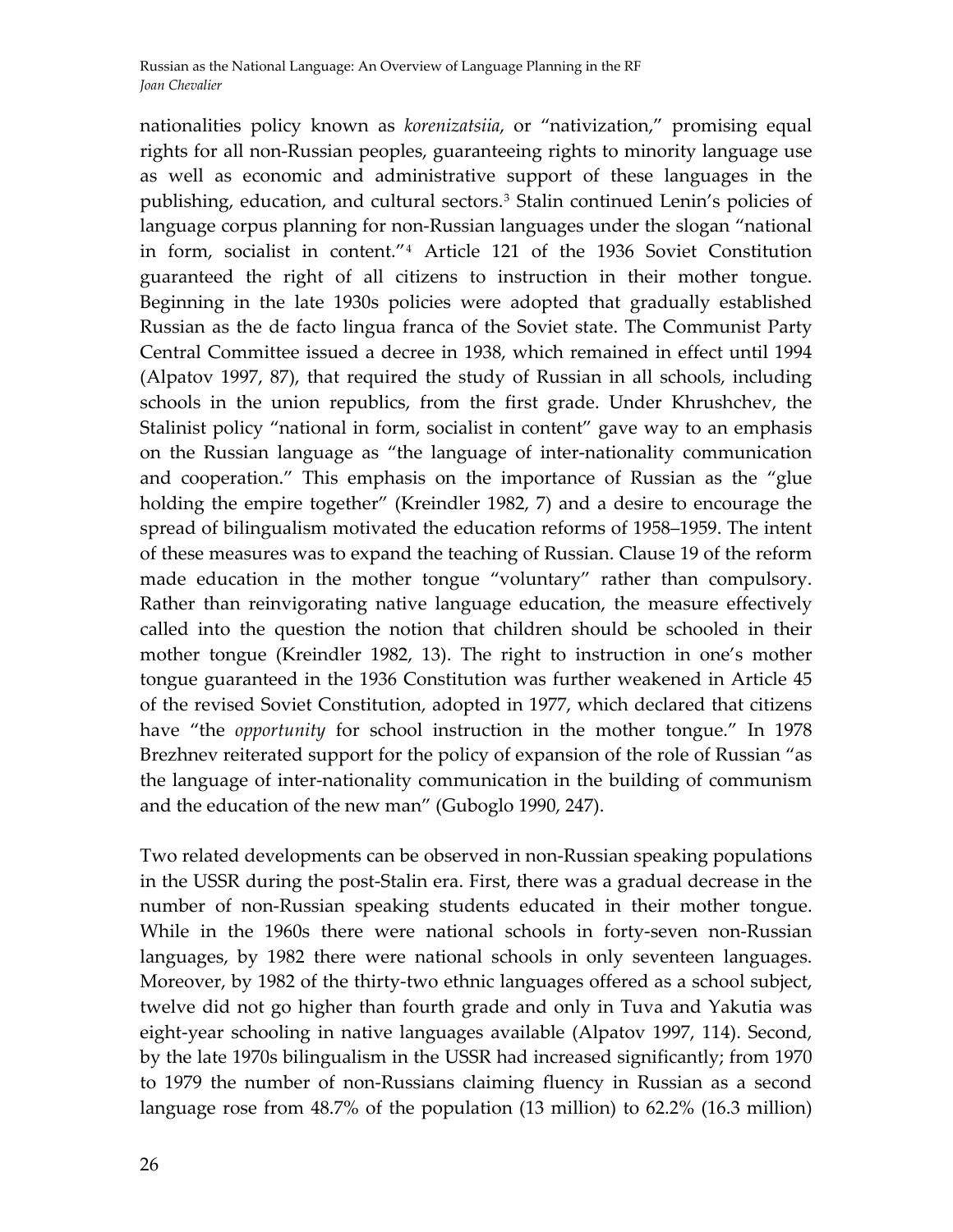(Guboglo 1990, 248). In spite of these developments, the overall outcome of language contact between Russian and non‐Russian speaking populations within the USSR varied depending on the status of the non‐Russian language, the size, growth, and distribution of both populations, the political status of the territory (the hierarchical divisions of union republic, autonomous republic or *okrug*), and other factors.[5](#page-12-1) Although Russian bilingualism grew fastest in the union republics (Guboglo 1990, 263), titular language speakers there were generally more resistant to full‐scale language shift than ethnolinguistic minorities (speakers of non-titular languages).<sup>[6](#page-12-1)</sup> Language shift has been particularly widespread in areas of contact where the non‐Russian speakers are a minority of the population, such as in the republics of Karelia, Bashkortostan, Mari El and Udmurtia. For example, according to the census in the period from 1970–1989 50% of Karelians and 30% of Bashkir, Maris, and Urdmurts indicated that they no longer spoke their mother tongue and have shifted to Russian.

By the late 1980s language status became a focal point for nationalist independence movements. In January of 1989 both Estonia and Lithuania declared their titular languages as official languages, and in May the Republic of Latvia passed a similar language law. By May of 1990 all Soviet republics except for the Russian SFSR had passed language laws.[7](#page-12-1) In October of 1990, after language laws were approved in the Soviet republics, the Russian language was granted official legal status for the first time in the legislation *On the languages of the peoples of the USSR*. This law declared Russian to be the "official" language of the USSR (Article 4), but it did not define the term "official." The law also gave autonomous and union republics the legal right to do what the union republics had already done, to grant titular languages official status as "state" (*gosudarstvennye*) languages. The legislation also recognized the language rights of linguistic minorities, guaranteeing citizens of the USSR the right to interact with the government in their native language and the freedom of language choice in education (Article 6). In 1991 the law was revised, expanded and renamed as *On the languages of the peoples of the Russian Federated Socialist Republic*. The new version of the law replaced the designation "official" language with "national" language. In addition, the law reiterated provisions guaranteeing basic language rights and included measures allowing the use of "state" languages other than Russian at the local and republic level (Articles 14–19). The law provided a legal basis, at least in theory, for multilingualism within the Russian Federation (RF).<sup>[8](#page-12-1)</sup> Although the updated version of the law did describe some of the functions of the national language of the RF, requiring its use in higher education and in federal and regional government, it did not provide a legal definition of the term "national language." The next federal legislative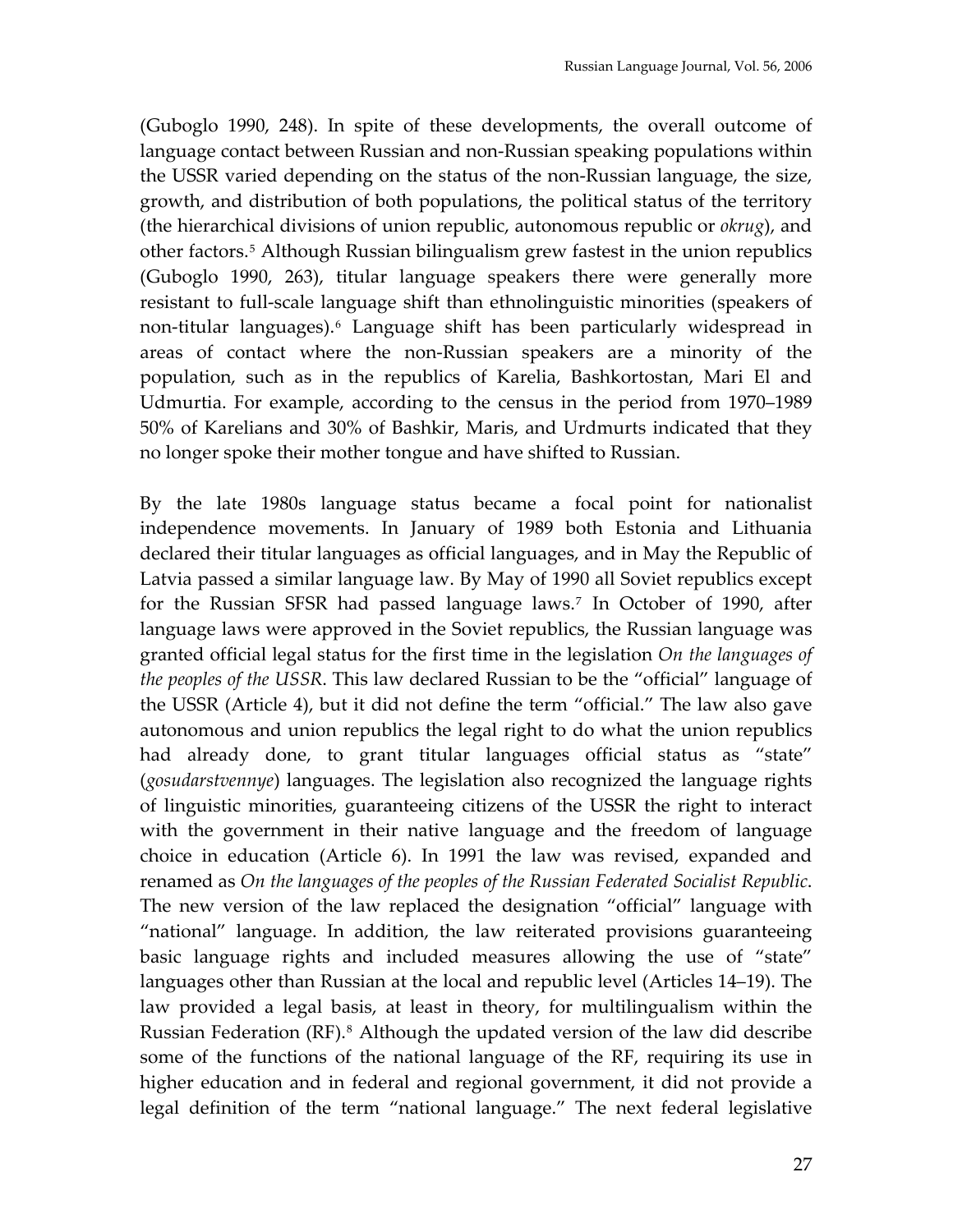effort to address language issues occurred in 1993 with the ratification of the Constitution of the Russian Federation. The Constitution declared the Russian language as the "national language" and it reiterated many of the provisions contained in *On the languages of the peoples of the USSR*, guaranteeing language rights and supporting the freedom of language choice in education, in communication, and in the workplace.

Efforts to formulate language policies for autonomous republics began in the early 1990s when the mobilization of ethnic nationalist movements that began in the Soviet republics spread to the autonomous republics.<sup>[9](#page-12-1)</sup> Having been granted the legal right to give titular languages official status in 1990, the former autonomous republics followed the lead of the union republics and passed language legislation. The first laws were drafted in Chuvashia and Tuva in 1990. Although the republic language laws vary in content, scope, and form (some republic language policies are codified in republic constitutions), they all recognize both Russian and titular languages as *gosudarstvennye*, "state" languages.<sup>[10](#page-12-1)</sup> They also pledge government support for and preservation of titular and minority languages, and they guarantee individual language rights, including the right to language choice in education.

The 1980s and 1990s presented a complex legacy to language planners. On the national level two major national laws were enacted that addressed language‐ status planning, identifying and pledging support of minority language rights. Both measures also granted the Russian language status as the "national language" of the Russian Federation. Neither provided a legal definition of the term "national language." At the same time, twenty out of twenty-one republics passed legislation granting both Russian and the titular language(s) of the republics the status of "state" languages.[11](#page-12-1) Typically these laws do not provide guidelines about the legal jurisdiction or functional distribution of Russian, the language defined in federal legislation as the national language, and of the titular "state" language.

The dissolution of the Soviet empire brought another set of challenges to language‐status planners. While there still are a sizable number of Russian speakers today (approximately 145 million (Ethnologue 2006)), its status as one of the leading world languages suffered in the post‐Soviet era. The number of Russian language learners worldwide dropped from 23 million in 1982–1983 to 10–12 million (Shvetsova 2003, 439) in the 1990s. In 1991 Russian lost its status as the lingua franca of the Soviet empire and became a minority language in many former Soviet republics.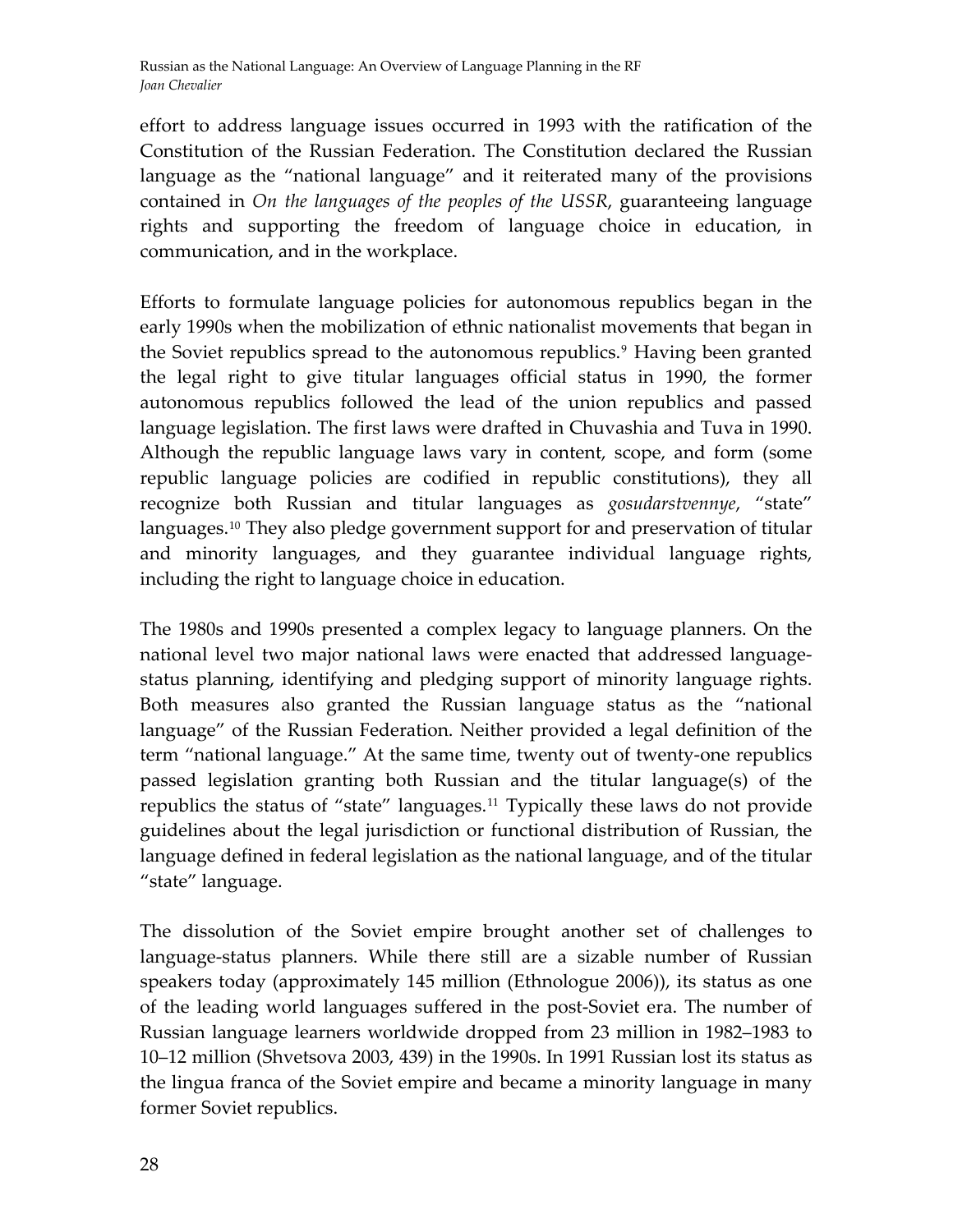Language‐corpus planners confronted an equally daunting set of challenges. The Russian language has undergone immense changes since 1991, including stylistic "chaos," or mixing of language styles, and an influx of loan words, principally from English, as Russian lexical items referring to the Soviet system were often replaced by English loan words for the new political and economic system.<sup>[12](#page-12-1)</sup> Both stylistic mixing and the flood of foreign lexicon have raised public concerns about the current status of Russian. The use of jargon and lower style language forms in public, especially in mass media, where standard language prevailed during the Soviet era, has given rise to outcries about falling standards and the "degradation" of the language.<sup>[13](#page-12-1)</sup>

In summary, *On the national language* was borne out of the social, linguistic and political upheaval of the post‐Soviet era. The drafters of this law grappled with difficult language planning issues including concern about language standards, the legal status of languages, as well as language prestige. The roots of the changes in the status of the Russian language can be found in the post‐war era. Language status and language rights became a rallying point for ethnolingual groups seeking to reclaim their identity after decades of policies designed to spread the growth of bilingualism that emerged in the 1950s. The promotion of minority language rights was preceded by a prolonged official campaign promoting Russian as the "language of inter‐nationality communication." The legal recognition of minority language rights in the RF and of the republics the right to designate languages other than Russian official status, in turn, produced confusion about the legal terminology referring to language status and the relationship of Russian, the "national" language and the designated "state" languages of each republic. This latest effort to redefine and reaffirm the status of Russian as the national language of the RF is a response to the lack of clarity in federal language laws and it is an attempt to resolve potential conflicts between republic and federal language laws. The passage of this bill can be viewed as a part of the larger movement to reassert the power of the federal branch over the regions and republics, which has been a central concern of the Putin presidency.

#### **III. The Evolution of** *On the National Language*

The first draft of the law, originally entitled *On the Russian language*, emerged from the Federal Council on Russian language in 2001. The council, formed by Yeltsin in 1991 in order to "strengthen the Russian language," was charged with supporting the Russian language on three levels: first, as the state language, by developing language policies designed to encourage the "development and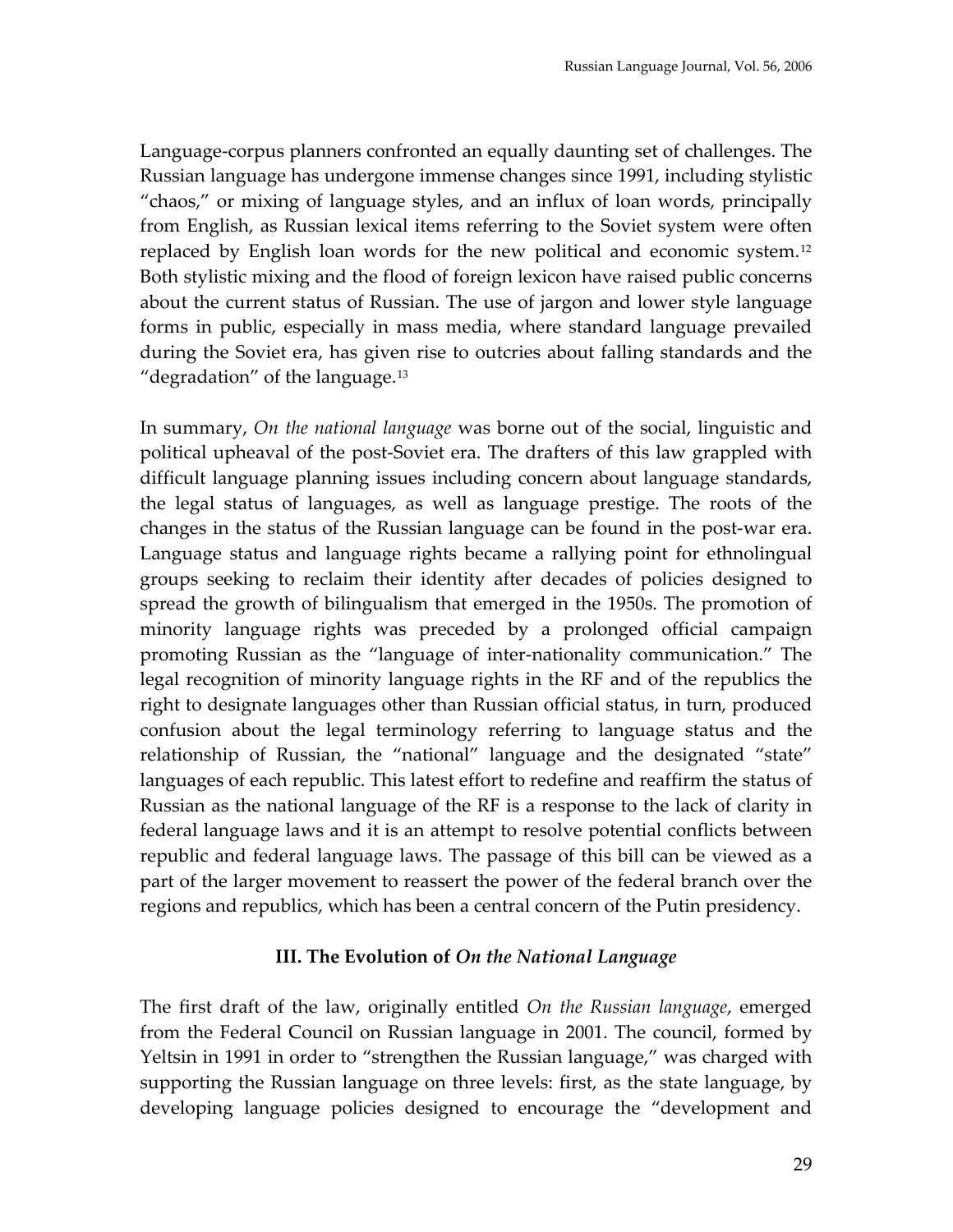Russian as the National Language: An Overview of Language Planning in the RF *Joan Chevalier*

support of the Russian language as the national language of the Russian people"; second, as a world language; and third as the language of education and mass media. The Federal Council, reconstituted by Putin in 2000, drafted the language law *On the Russian language* (Neroznak, Oreshkin, and Sabatkoev 2001). The first draft of the law was introduced and discussed in the Duma in February of 2001. On February 3, 2003, a revised draft of the law, renamed *On the national language of the Russian Federation,* was approved by the Duma. Ten days later the draft law was rejected by the Federation Council. The third and final draft of the law was signed by Putin in 2005. A comparison of three successive drafts of the law provides insight into how policy makers dealt with the contentious language‐ status planning issues and corpus‐planning issues outlined above.[14](#page-12-1)

The most controversial part of the law deals with the issues of language standards and the use of language in public. Kaadyr Bicheldei, a linguist and Duma representative from the Republic of Tuva who helped draft the law, and one of its most vociferous proponents, argued that one of its main purposes was to "protect" Russian as the national language of the RF from slipping standards. Bicheldei, in an interview on the radio station Ekho Moskvy in 2002, explained "The first point is that the Russian language must be defended, not from us, but from our overly lax use of it as a means of communication…In the mass media and in official speeches very often the lower style is used. That is, a stylistic lowering of Russian can be observed in society" (Bicheldei 2002). Bilcheldei argued that by providing legal norms for spheres of use, the law would increase "the respect of the Russian people themselves for their own Russian language" and would also raise the literacy rate and inspire citizens "to write and speak Russian more correctly" (ibid).

The law focuses on the issue of language norms and sets out to define and regulate non‐normative language and foreign lexicon. The sections of the law regulating the use of foreign lexicon were modeled on the French language law *On the use of French*, known popularly as "Law of Toubon," after its initiator Jacques Toubon. In fact, members of the Federal Council on Russian Language who drafted the Russian law traveled to Paris in October of 2001 for a joint seminar with the Committee on International Francophonie about language politics. The aim of *On the use of French* was to raise the status of French by regulating and mandating its use in public (Ager 1999, 135), which is precisely what *On the national language* was intended to do as well. The French law set up a series of sanctions in the form of fines, designed to protect French from the encroachment of foreign lexicon. The Russian law, however, goes much farther than the Law of Toubon, as it addresses the issue of "sub‐standard" or "non‐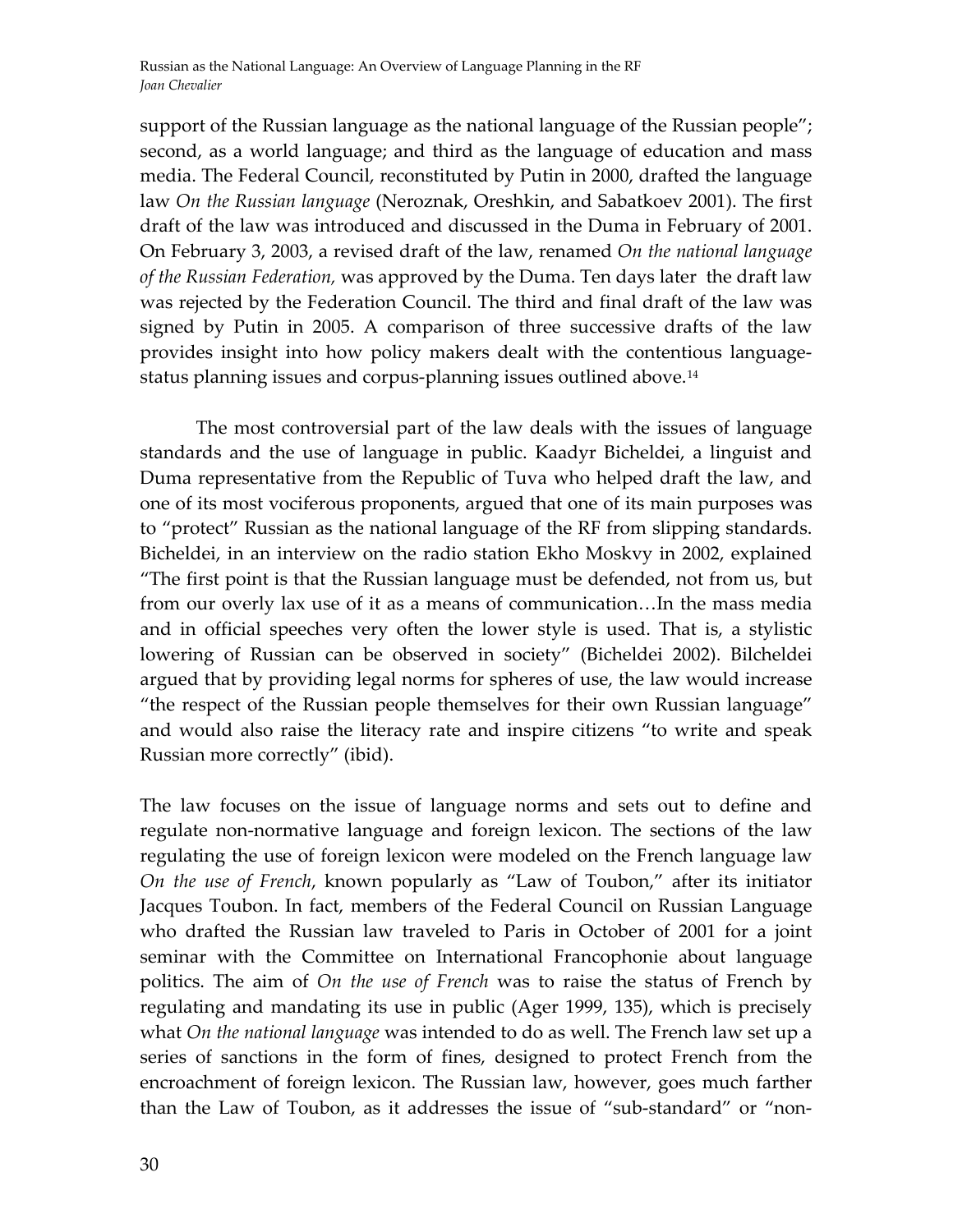normative" lexicon. First, the Russian law stipulates that setting the standards for the norms of use of the contemporary Russian literary language is government's task (Article 1).[15](#page-12-1) Although the Russian law states that the government will play a role in establishing language standards, how it would perform this role is unclear. Second, the Russian law bans the use of non‐normative lexicon (Article 6). Earlier drafts of the legislation forbid the use of swear words and obscene expressions in public as well as "insulting language" (Par. 3, Article 3). Both the ban on foreign lexicon and the prohibition of obscene language were deemed objectionable by the Federation Council, and both were mentioned in the Federation Council's rejection of the bill in February of 2003 (Parl. Khron. 2003, Feb 11–12). As Sergei Mironov, one of the members of the Council, observed, if the ban on the use of foreign lexicon were to be enforced, then the Constitution of the RF would have to be rewritten, since it contains more that thirty foreign terms (Parl. Khron. 2003, Feb. 12). The ban on obscene lexicon was left out of the final version of the bill. The restriction on the use of foreign lexicon was upheld, but it was incorporated into a ban on "words and expressions that do not correspond to the norms of contemporary standard Russian literary language" (Par. 6, Article 1).

Comparison of successive drafts of the bill reveal a marked shift and narrowing of focus in language planning at the federal level away from the recognition and reiteration of minority language rights to a concern with the status of Russian as the national language. For example, Articles 10 and 11 outlining the spheres of function of the national language in the 2001 draft, define three spheres of use for the state languages: within the federal organs of state and in its administrative units (including republics), in elections, and in the courts. Each provision outlining the function of the state languages in the 2001 version states that, in addition to Russian, the state languages of the republics may also be used in official spheres. The equivalent provisions in the 2003 version of the law (Article 3) omit all references to the languages other than Russian. The final draft, signed into law in June of 2005, is narrowly focused to provide a legal definition of the "national" language, laying out its spheres of function and specifying its use in federal and local government, in elections, in the courts, and in advertisements.[16](#page-12-1)

#### **IV. Conclusion**

In sum, the impetus for the legislation *On the national language* and its content are best understood when viewed within the historical context of the development of language policies in the USSR and its successor state, the Russian Federation. The law was drafted as a response to changes in the status and forms of the Russian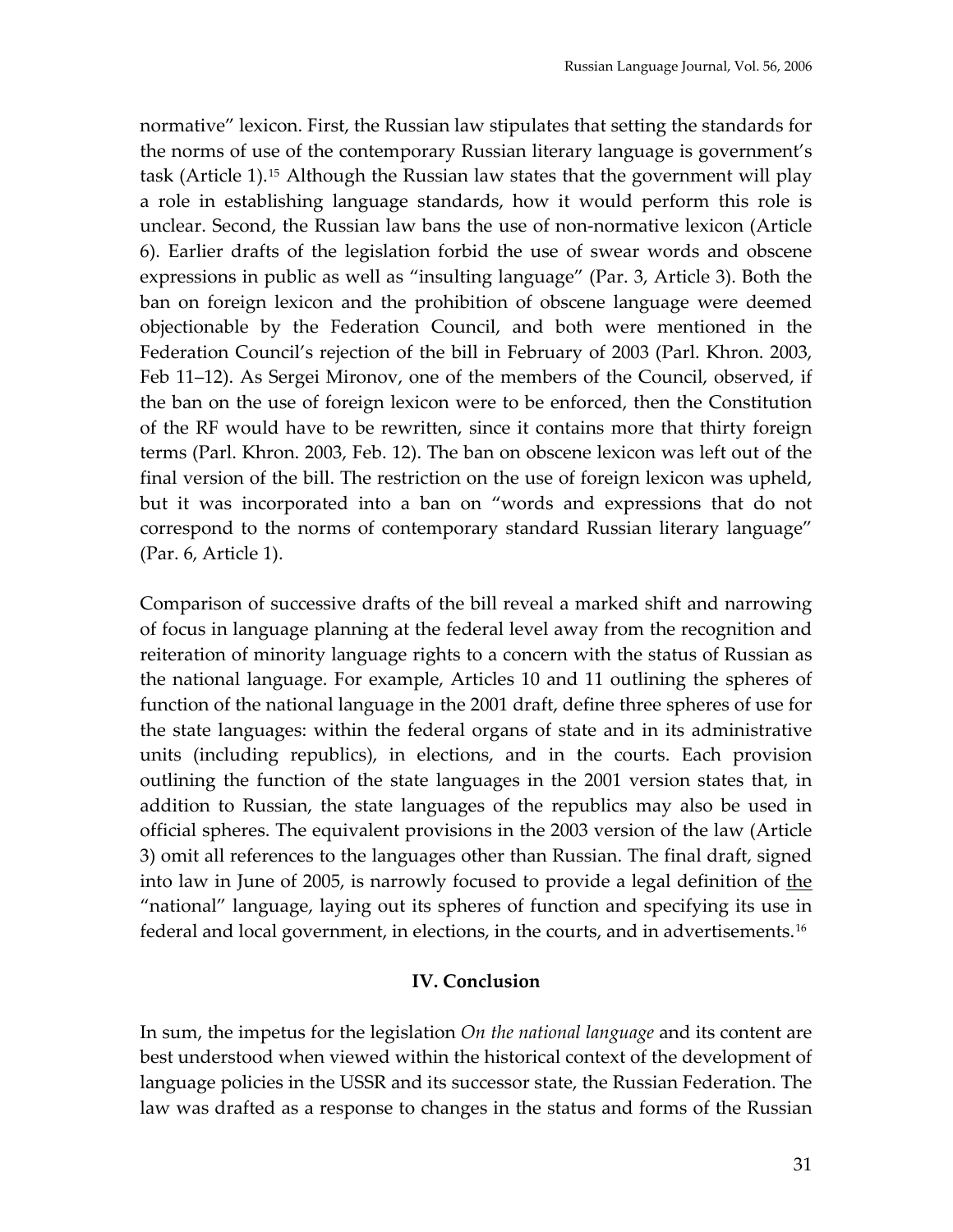language that have occurred since the late 1980s. During the 1980s and 1990s Soviet and Russian language laws focused primarily on the status of minority languages, guaranteeing language rights and granting titular republic languages legal status as "state" languages. *On the national language* shifts the focus away from minority language rights. The bill seeks to reestablish Russian's status as the supranational language of the RF by mandating its use in all governmental affairs. The law is also a reaction to the stylistic and lexical changes that have occurred in Russian, seeking to protect the language from the perceived threats of falling standards and foreign lexical borrowings. The discussions that follow in this volume address the extent to which law succeeds or fails at achieving these goals.

## **Notes**

<sup>1</sup> I have translated the title of the law in Russian *O gosudarstvennom iazyke*, as *On the national language*. Three Russian terms are commonly used in discussions of language policy: *titul'nyi iazyk*, "titular language," *ofitsial'nyi iazyk*, "official language" and *gosudarstvennyi iazyk*, which translated literally means "state language." The term *natsional'nyi iazyk* or "national language" is not used in discussions of language policy in Russia. When the term *gosudarstvennyi iazyk* is used in reference to the language used nationwide, it is semantically equivalent to the term "national language" commonly used in language planning literature. For this reason I translated the term as "national language" when it used in reference to Russian. This translation is not suitable in reference to other languages used in republics. I have translated the term *gosudarstvennyi iazyk* as "state language" when it is used in reference to languages used in republics.

<sup>2</sup> The term *titul'nyi iazyk,* "titular language," refers to the language spoken by the ethnolingual group sharing the name of the republic.

<sup>3</sup> For a detailed discussion and analysis of *korenizatsiia* and Soviet language policies adopted in the 1920s and 1930s see Smith (1998).

<sup>4</sup> The slogan "nationalist in form, socialist in content" comes from Stalin's (1914) essay "Natsional'nyi vopros i marksizm" (originally published in the journal *Prosvesсhenie* in 1913) which was reissued in 1934 as "Marksizm i natsional'no‐ kolonial'nyi vopros," "Marxism and the National and Colonial Question" (Stalin 1936, 209).

 $\overline{a}$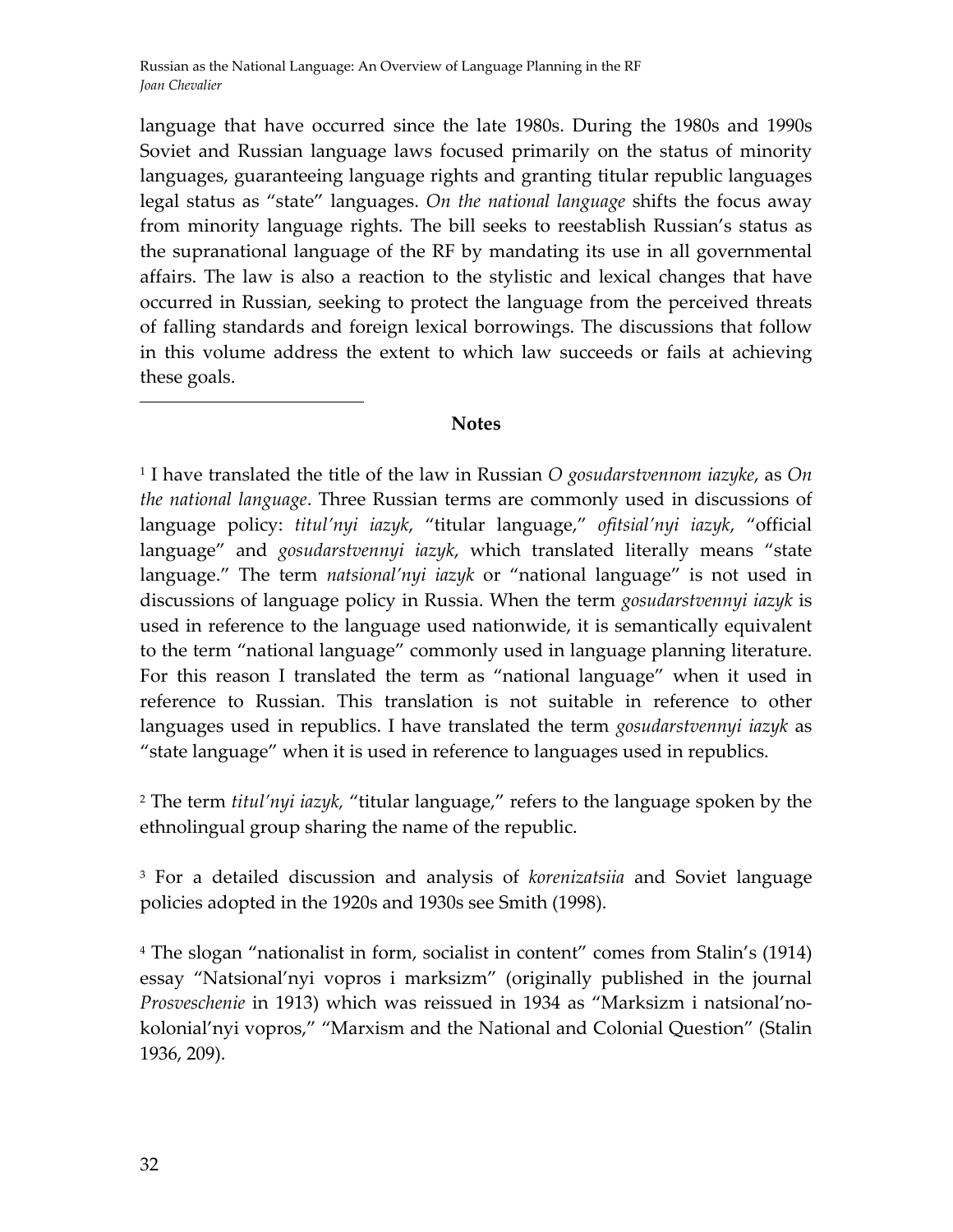<sup>5</sup> See Silver (1974) for evidence that urbanization and the size of the Russian speaking population are factors that affect language shift.

<sup>6</sup> I am defining "full‐scale shift" as assimilation that occurs when successive bilingual populations become more proficient in Russian than in their mother tongue. The final outcome of full‐scale shift is that younger generations, while fluent in Russian, lack basic proficiency in their mother tongue.

<sup>7</sup> Armenia SSR, Azerbaijan SSR, and the Georgia SSR granted titular languages official status in constitutions ratified in 1978.

<sup>8</sup> For a detailed discussion of how *On the languages of the peoples of the Russian Federation* provided a legal basis for multilingualism within the Russian Federation see Ermoshkin (1999).

<sup>9</sup> For a discussion of ethnic mobilization in the former Soviet Union in the late and post‐perestroika period, see Gorenburg (2003).

 $10$  Language laws in Tuva and Chuvashia initially named Russian as the language of inter‐nationality communication, but the laws were later changed to declare Russian and the titular languages as "state" (*gosudarstvennye*) languages.

<sup>11</sup> The Republic of Karelia is the only exception. The *Languages in the Republic of Karelia Act* enacted in 2000 designated Russian as the language of state, while Karelian, Vespian, and Finnish are recognized as regional languages (Kryuchkova 2002).

<sup>12</sup> For a discussion of changes in the Russian language since 1991 see Zemskaia (2000), Ryazanova‐Clarke and Wade (1999), Comrie et al. (1996), and Dunn (1995).

<sup>13</sup> See Krasil'nikov (2003), Grachev (2001), and Remneva (2002) for discussions focused on the degradation of Russian and falling standards.

<sup>14</sup> For a systematic comparison of the first and second drafts of the law see Chevalier (2005).

<sup>15</sup> The first draft of the law stated that language norms, including orthographic and punctuation rules, would be established by dictionaries and language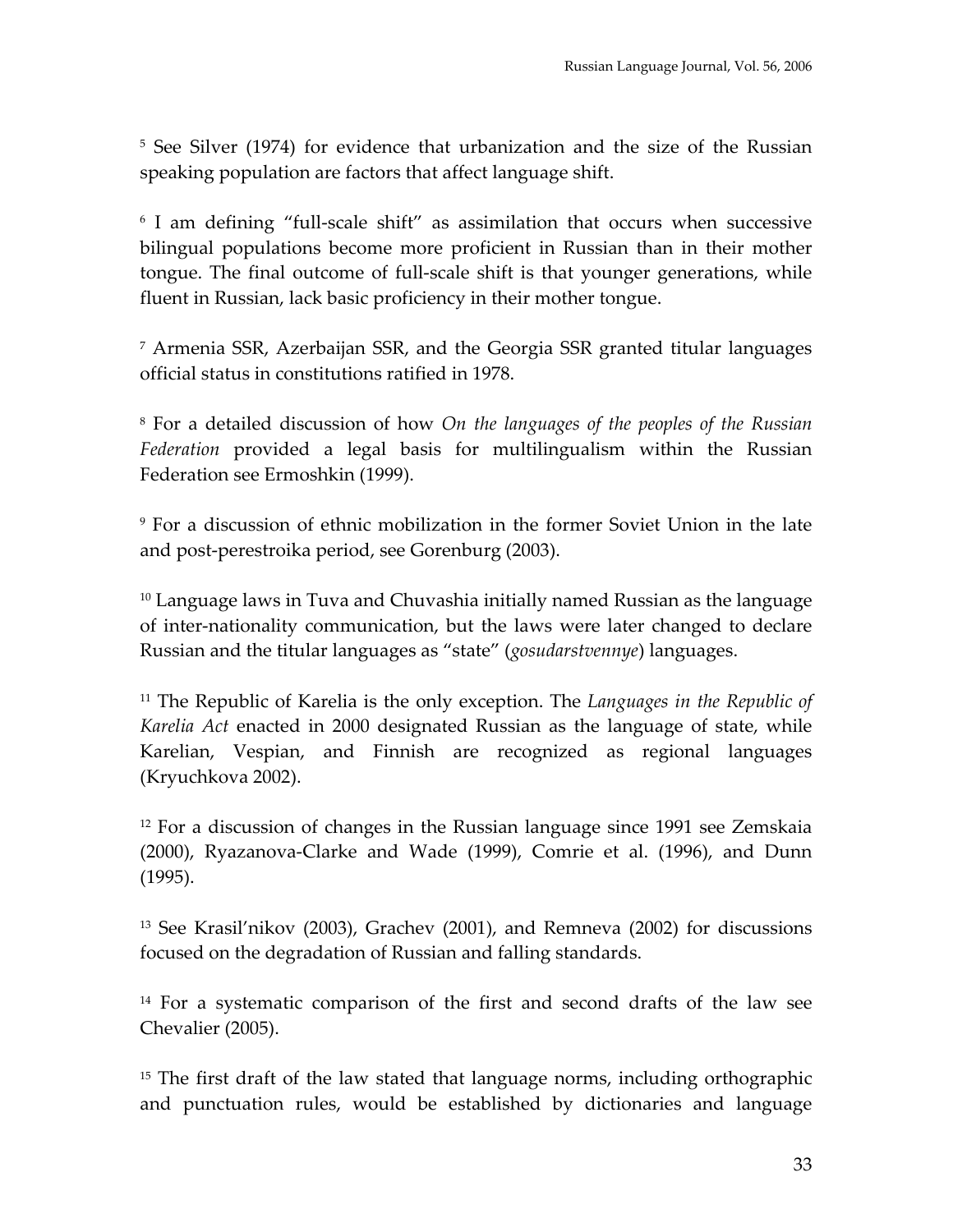reference sources (Par 3., Article 3). The second and final drafts state simply that language norms will be determined by the Russian government (Par. 3, Article 1).

<sup>16</sup> The use of languages other than Russian is allowed in these venues but a translation must be provided (Par. 2, Article 11).

#### **References**

- Ager, D. E. 1999. *Identity, insecurity and image: France and language*. Clevedon, England ; Philadelphia: Multilingual Matters.
- Alpatov, V. M. 1997. *150 ìazykov i politika, 1917–1997: sotsiolingvisticheskie problemy SSSR i postsovetskogo prostranstva*. Moskva: Rossiiskaia akademiia nauk, Institut vostokovedeniia.
- Bicheldei, Kaadyr. 2002. Interview by M. Ganapolʹskii. *Ekho Moskvy*. 6 June. Chevalier, Joan F. 2005. Language policy in the Russian Federation: Russian as the "State" Language*. Ab Imperio* 1:285–303.
- Comrie, Bernard; Stone, Gerald; Polonsky, Maria. 1996. *Russian language in the twentieth century*. 2nd ed. Oxford: Clarendon Press.
- Dunn, J. A. 1995. Transformation of Russian from a language of the Soviet type to a language of the western type. In *Language and society in post‐Communist Europe*, edited by J. A. Dunn, 3–22. New York: St. Martinʹs Press.
- Ermoshkin, G. 1999. Ot zakona o iazykakh narodov k zakonu o gosudarstvennom iazyke Rossiiskoi Federatsii. *Rossiiskaia iustitsiia* 4:11–12.
- Ethnologue. 2006 Languages of the World. SILS International. http://www.ethnologue.com/. (accessed August 20, 2006).
- Gorenburg, Dmitrii P. 2003. *Minority ethnic mobilization in the Russian Federation*. Cambridge, Eng.: Cambridge University Press.

Grachev, M. A. 2001. V pogone za effektom. *Russkaia rechʹ* 5:67–72. Grenoble, Lenore A. 2003. *Language policy in the Soviet Union*. Dordrecht; Boston: Kluwer Academic Publishers.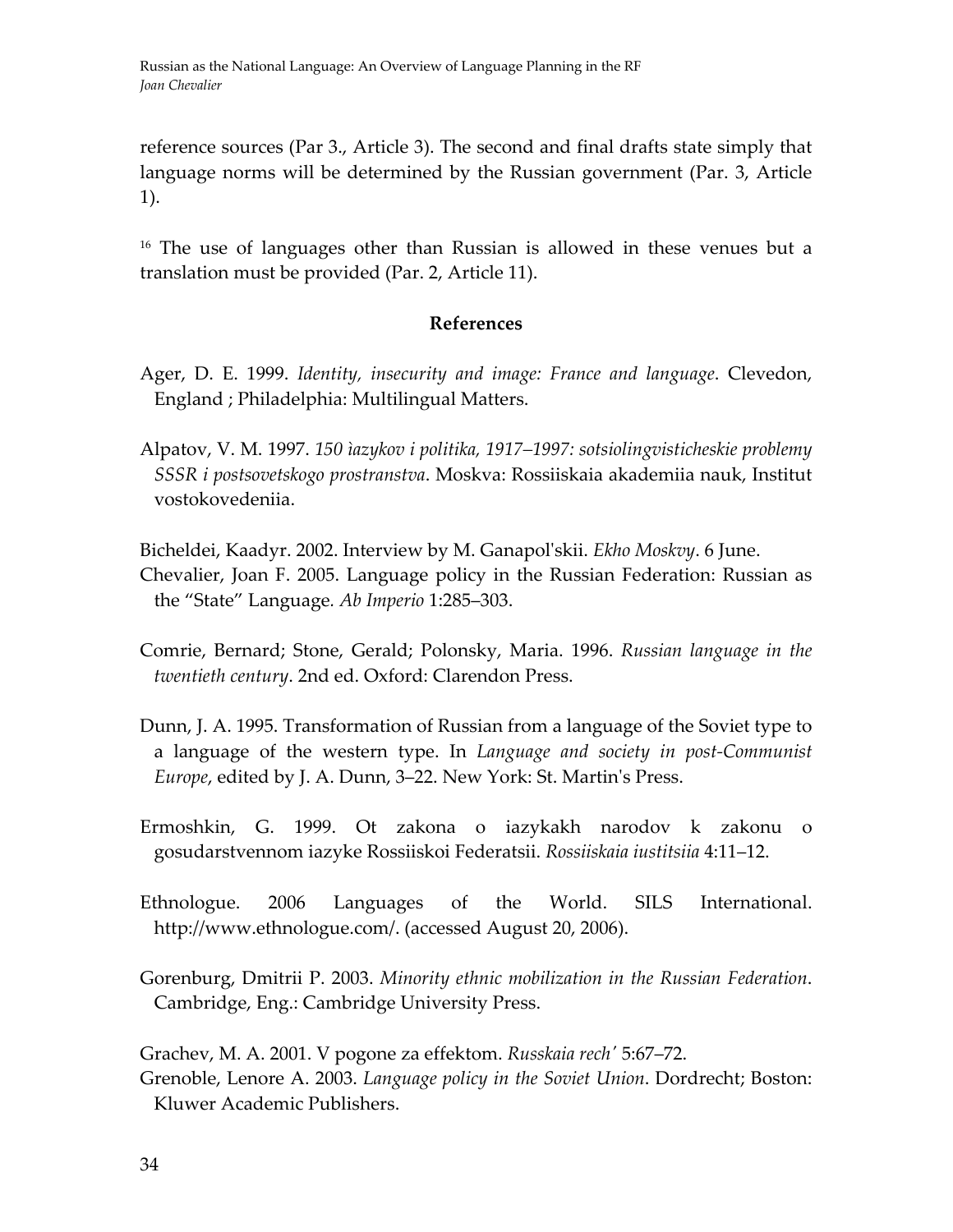- Guboglo, M. N. 1990. The general and the particular in the development of the linguistic life of Soviet society. In *The Soviet multinational state: Readings and documents*, edited by Martha B. Olcott, 246–257. New York; London: M. E. Sharpe.
- Guboglo, M. N. 1993. *Perelomnye gody*. Seriia Natsional'nye dvizheniia v SSSR i v postsovetskom prostranstve. Moskva: Rossiiskaia akademia nauk.
- Krasil'nikov, M. 2003. Kul'tura rechi: slovom mozhno ubit' slovom mozhno spasti. *Russkaia rechʹ* 6:52–67.
- Kreindler, Isabelle. 1982. The changing status of Russian in the Soviet Union. *International Journal of the Sociology of Language* 33:7–39.
- Kryuchkova, T. V. 2002. Effective language politics: The case of Karelian. Paper read at World congress on language policy, at Barcelona, Spain. <http://www.linguapax.org/congres/taller/taller3/Krjuchkova.html>/ (accessed June 2, 2004).
- Neroznak, V. P. 2002. *Gosudarstvennye i titulʹnye iazyki Rossii*. Moskva: Academia.
- Neroznak, V. P.; Oreshkina, M. V.; Sabatkoev R. B. 2001. Russkii iazyk v rossiiskom zakonodatelʹstve. *Polilog* 1:15–30.
- Remneva, M. L. 2002. Lingvodidaktika. Otsenka kachestva i urovnia vladeniia russkim iazykom. *Voprosy filologii* 1:82–88.
- Russian Federation. 2003. *Parlamentskie khroniki*, Feb. 11. [http://www.council.gov.ru/inf\\_ps/chronicle/2003/02/item346.html](http://www.council.gov.ru/inf_ps/chronicle/2003/02/item346.html)/ (accessed July 5, 2004).
- Russian Federation. 2003. *Parlamentskie khroniki*, Feb. 12. [http://www.council.gov.ru/inf\\_ps/chronicle/2003/02/item341.html](http://www.council.gov.ru/inf_ps/chronicle/2003/02/item341.html)/ (accessed July 5, 2004).
- Ryazanova–Clarke, Larissa; Wade, Terence. 1999. *The Russian language today*. New York: Routledge.